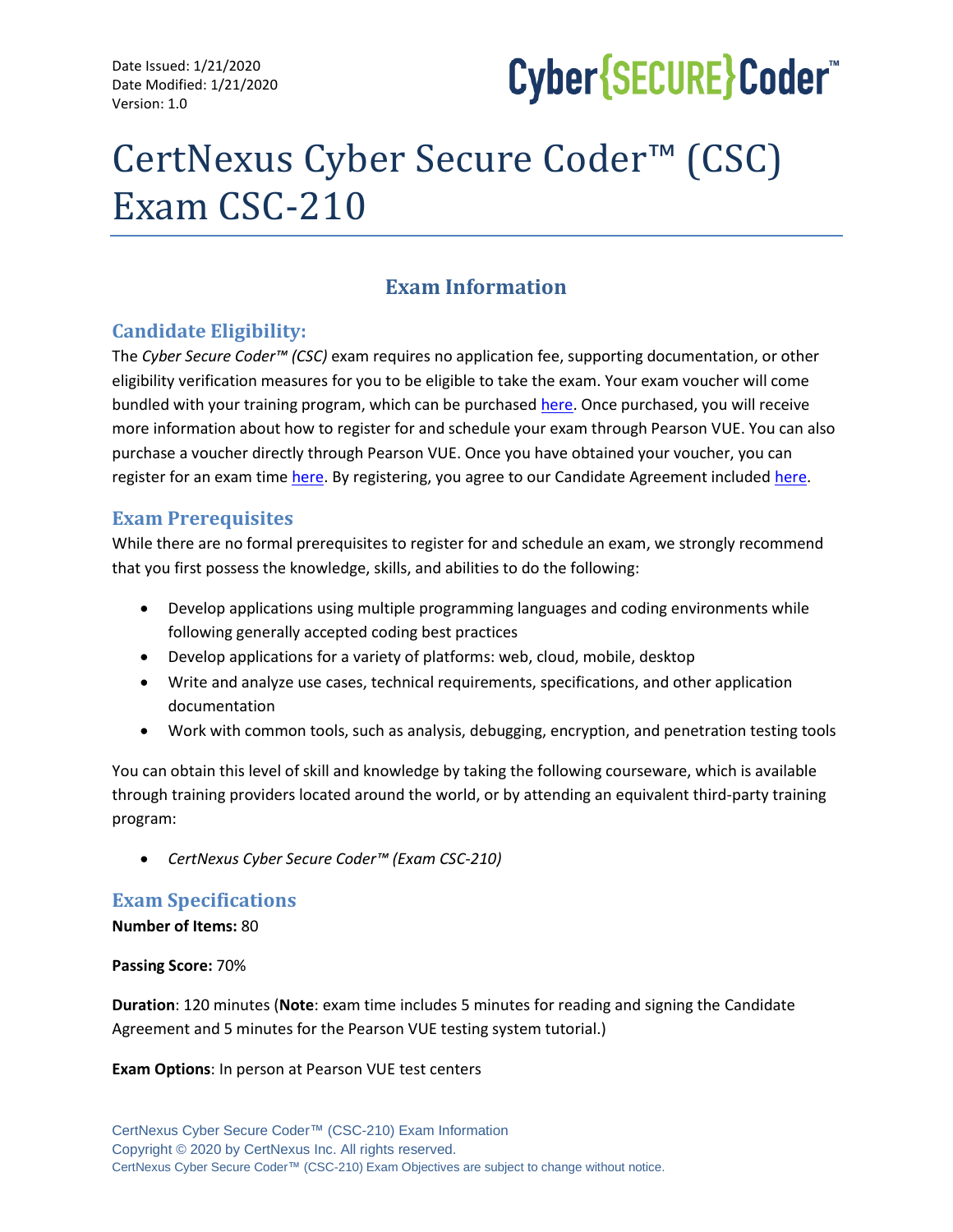#### **Item Formats**: Multiple Choice/Multiple Response

#### **Exam Description**

#### **Target Candidate:**

This certification exam is designed for software developers, testers, and architects who may develop in multiple programming languages for any type of platform who desire or are required to develop highly secure applications for business and organizational use. Candidates will also have a need to author or analyze specifications and technical requirements and develop applications that meet them.

#### **Exam Objective Statement:**

This exam will certify that the successful candidate has the knowledge, skills, and abilities to design and develop a variety of applications for various platforms, analyze security concerns outside of specific languages and platforms, use a number of testing and analysis tools, and mitigate against common threats to data and systems.

To ensure exam candidates possess the aforementioned knowledge, skills, and abilities, the *Cyber Secure Coder (CSC)* exam will test them on the following domains with the following weightings:

| Domain                                                                            | % of Examination |
|-----------------------------------------------------------------------------------|------------------|
| 1.0 Common Secure Application Development Terminology and<br>Concepts             | 15%              |
| 2.0 Job and Process Responsibilities Related to Secure Application<br>Development | 15%              |
| 3.0 Architecture and Design                                                       | 18%              |
| <b>4.0 Risk Assessment and Management</b>                                         | 17%              |
| 5.0 Application Implementation                                                    | 35%              |
| <b>Total</b>                                                                      | 100%             |

#### **Objectives:**

The information that follows is meant to help you prepare for your certification exam. This information does not represent an exhaustive list of all the concepts and skills that you may be tested on during your exam. The exam domains, identified previously and included in the objectives listing, represent the large content areas covered in the exam. The objectives within those domains represent the specific tasks associated with the job role(s) being tested. The information beyond the domains and objectives is meant to provide examples of the types of concepts, tools, skills, and abilities that relate to the corresponding domains and objectives. All of this information represents the industry-expert analysis of the job role(s) related to the certification and does not necessarily correlate one-to-one with the content covered in your training program or on your exam. We strongly recommend that you independently study to familiarize yourself with any concept identified here that was not explicitly covered in your training program or products.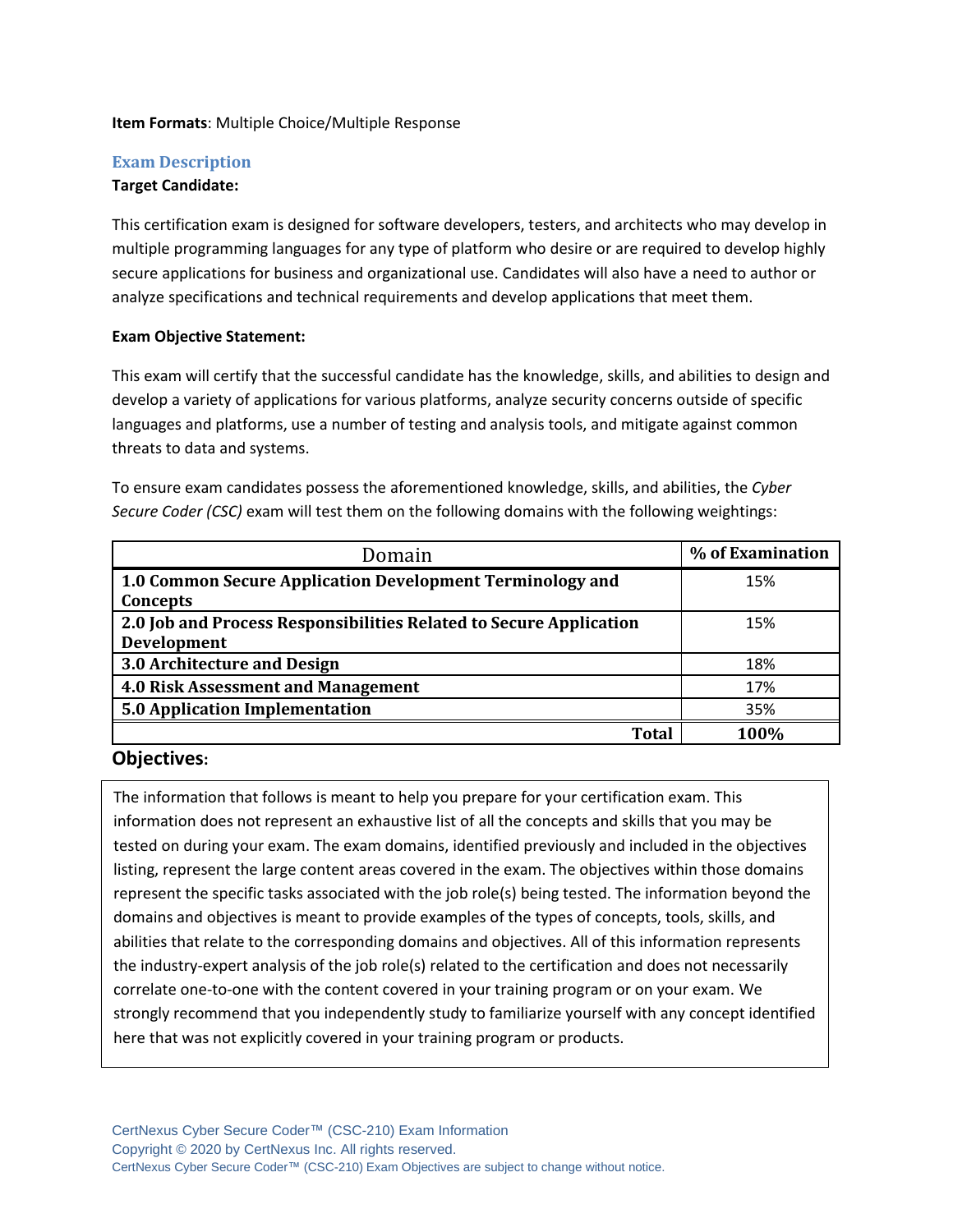#### **Domain 1.0 Common Secure Application Development Terminology and Concepts**

#### **Objective 1.1 Understanding basic security principles**

- Encryption
	- o Public keys
	- o Private keys
	- o Hashes
- Division of resources/categorization of components
	- o Physical storage and local resources
	- o Network/data in transit
	- o The application
- The CIA Triad
- AAA
	- o Identity management
	- o User provisioning
- Least privilege
- Least common mechanism
- Defense in Depth
- Fail safe
- Weakest link
- Separation of duties
	- o Coding/testing/deployment
		- Environment
		- Personnel
- **Monitoring** 
	- o Logs
	- o Authentication errors
	- o Security exceptions

#### **Objective 1.2 Identify common hacking terminology and concepts**

- Black hat, gray hat, white hat
- Builders and breakers
- Social engineering
	- o Phishing
	- o Spear phishing
	- o Social media recon
- Vulnerability
	- o Lack of input validation
	- o Exceptions/unintentional disclosure
	- o Weak encryption
	- o Buffer/memory
	- o Use of insecure/outdated components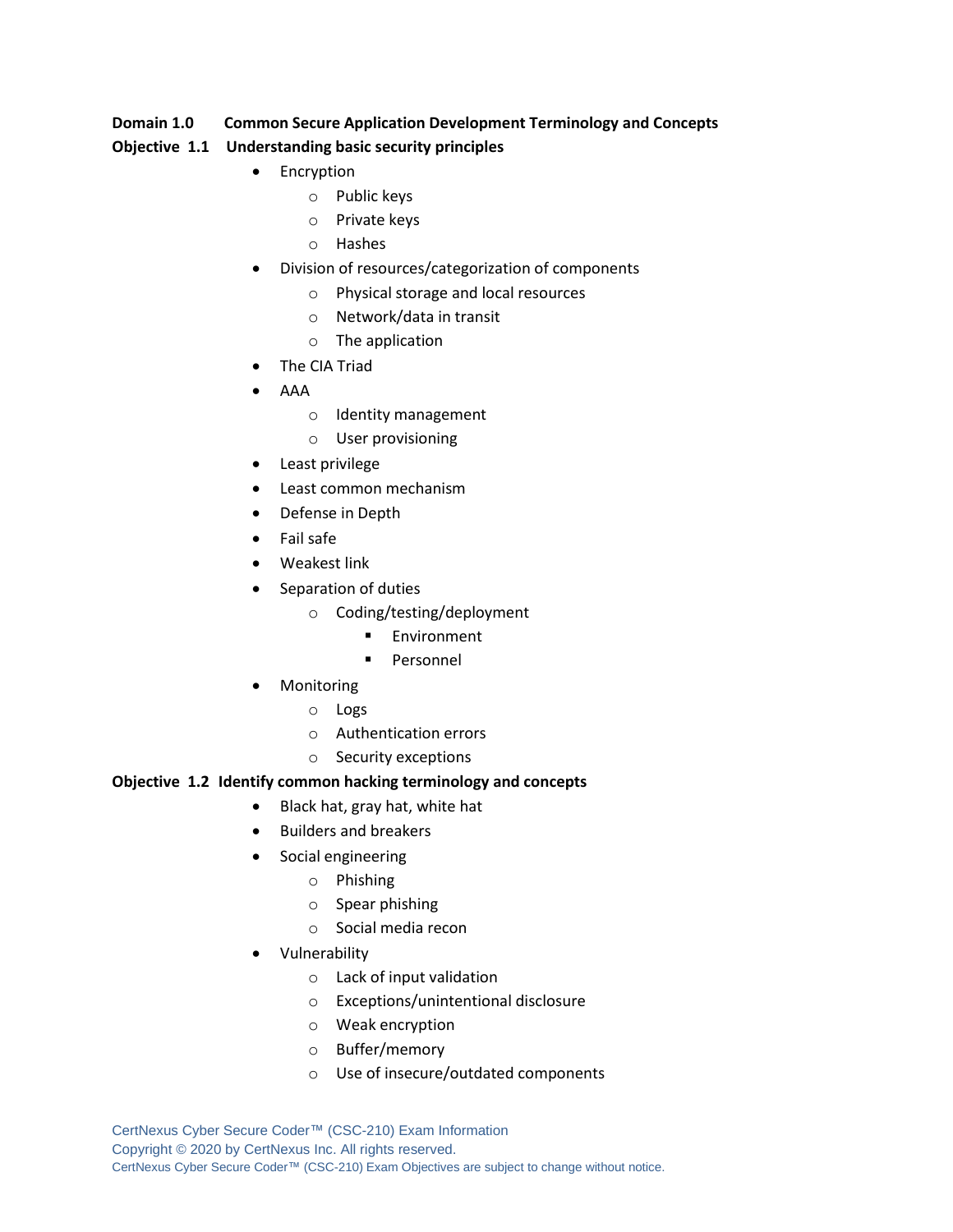- o Incomplete secure update mechanism
- o Improper configuration settings/protection
- o Insufficient jailbreak/root detection
- o Improper certificate validation
- o Insufficient session expiration
- o Insecure deserialization
- o Incorrect two-factor authentication
- o Broken authentication
- o Lack of output encoding
- o Insecure data storage/transfer
- Exploits and attacks
	- o DoS
	- o SQL injection
	- o XSS
	- o Buffer overrun
	- o Brute force
	- o XXE attacks
	- o Remote code execution

#### **Domain 2.0 Job and process responsibilities related to secure application development**

#### **Objective 2.1 Explain the software development lifecycle**

- SDLC phases
	- o Design
	- o Implementation
		- Code validation and verification
	- o Testing
	- o Deployment
	- o Review
- Secure SDLC
	- o OWASP SAMM
	- o OWASP ASVS
	- o OWASP Top 10 Proactive Controls
	- o OWASP Mobile Security Project
	- o Microsoft SDL

#### **Objective 2.2 Understand the role of the designer/architect in creating secure applications**

- Design deliverables
	- o Security requirements
	- o Security design and architecture
	- o Vulnerability mapping
	- o Asset identification
		- Data to manage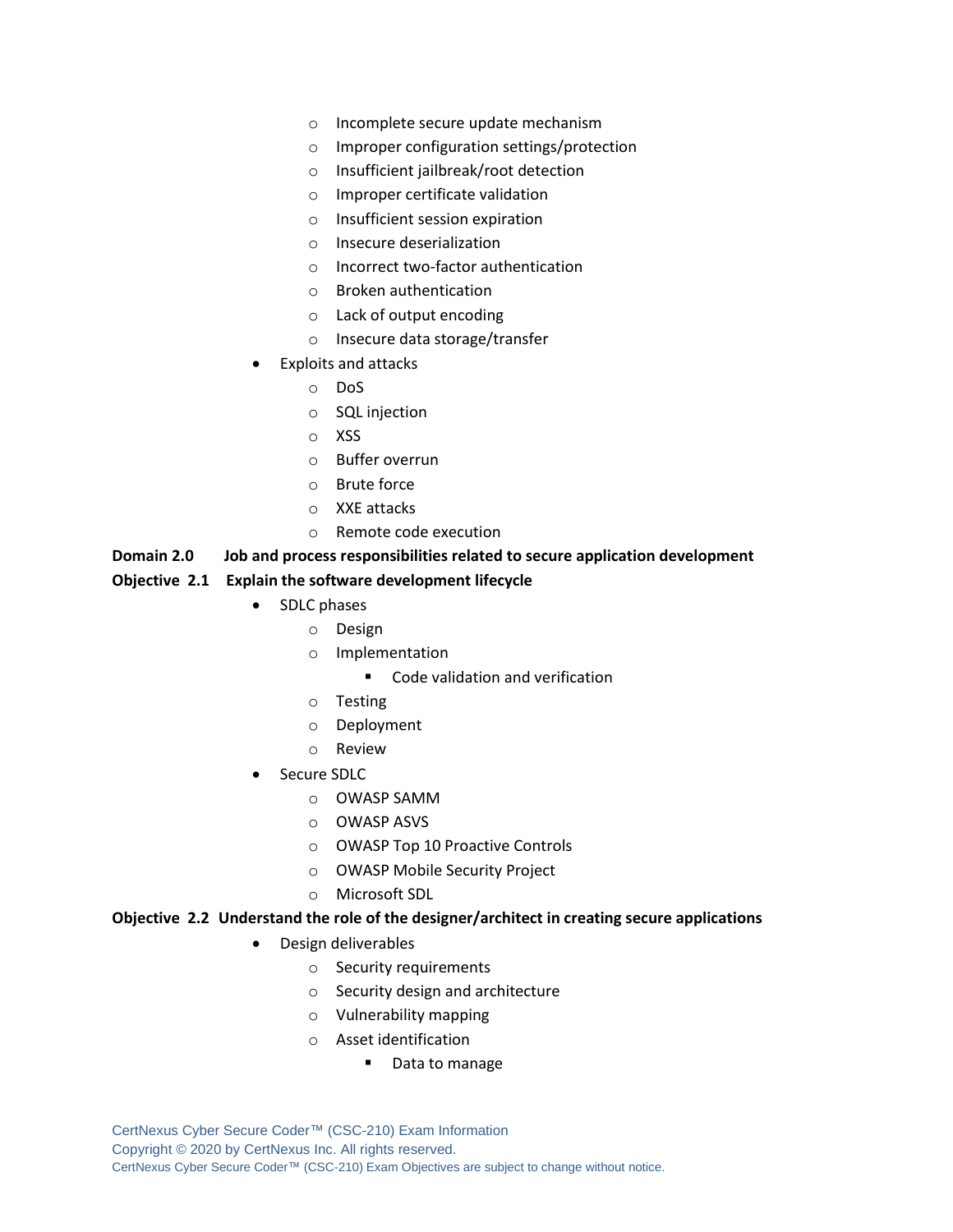- Data to protect
- Data storage locations
- Data transit
- Whiteboarding
- Compliance assurance and adherence to organizational requirements

#### **Objective 2.3 Explain the role of the developer in creating secure applications**

- Development deliverables
	- o Source code
	- o Documentation
	- o Test cases
- Debugging tools
	- o Unit testing
	- o Development environments
- Use of standard libraries and APIs

#### **Objective 2.4 Understand the role of the code reviewer in creating secure applications**

- Review deliverables
	- o Vulnerability reports
	- o Quality assurance reports
- Static analysis tools
	- o OWASP SonarQube
	- o Fortify Software Static Code Analyzer
	- o FindBugs
- Dynamic code analysis tools
	- o Grendel-Scan
	- o SOAtest
	- o Websecurify Suite

#### **Objective 2.5 Understand the role of the application tester in creating secure applications**

- Testing deliverables
	- o Test cases
	- o Vulnerability reports
- Penetration testing
	- o Fuzzing
	- o Validation
	- o Session management
	- o Client-side testing
	- o Testing tools
		- Metasploit
		- Nessus
		- **Kismet**
		- Zap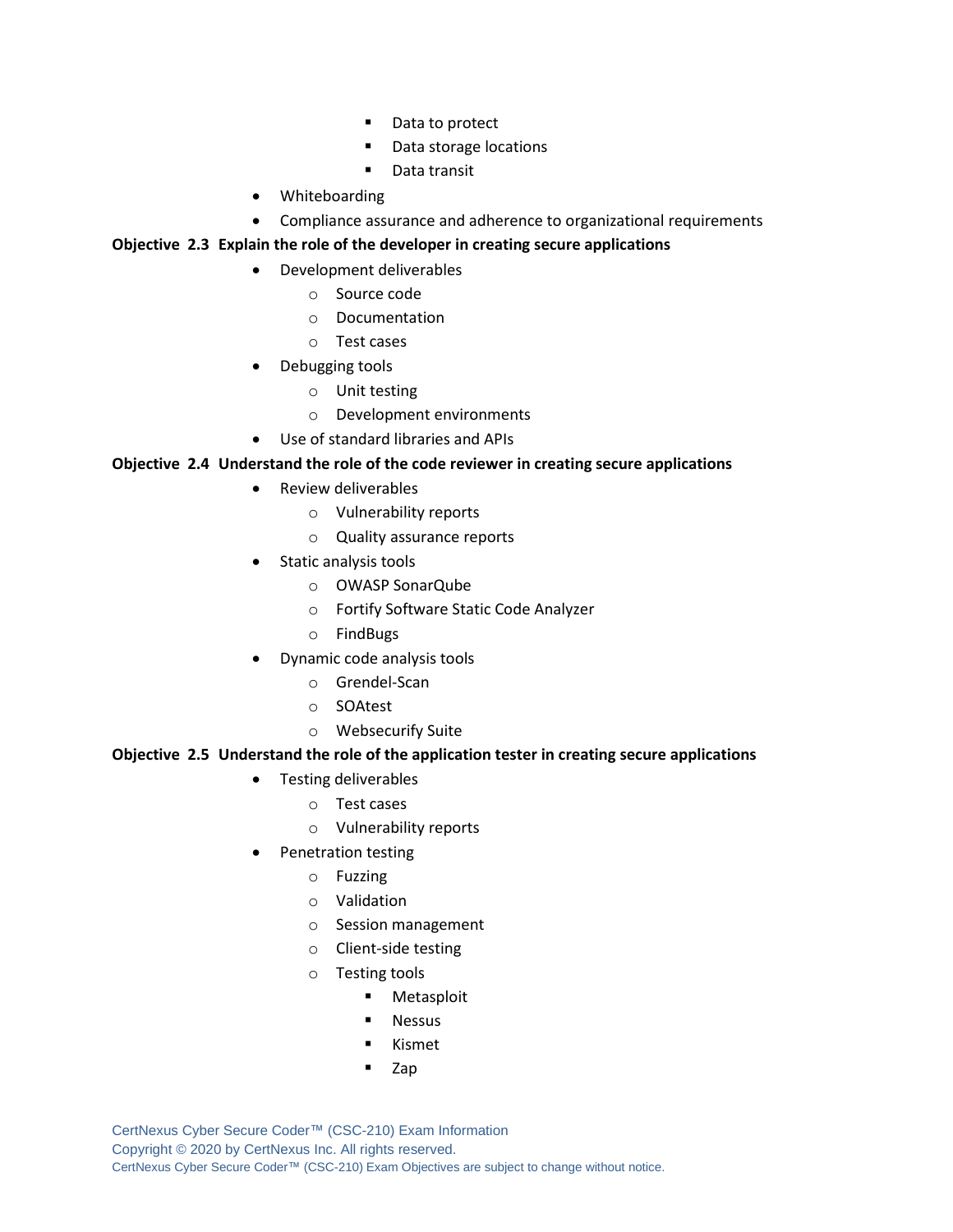**Nmap** 

#### **Domain 3.0 Architecture and Design**

#### **Objective 3.1 Interpret use and abuse cases**

- Design intentions
	- o Actors
		- User
		- Admin
		- Financial institutions
		- Service providers
	- o Actions
		- Login
		- Search
		- Payment
		- **•** Product or service delivery
- Attacks
	- o Entry points
	- o Vulnerability identification
	- o Exploit selection and design
	- o Exploit execution

#### **Objective 3.2 Understand architecture and design industry best practices**

- Modular design
	- o Maintainability of code
	- o Reducing the attack surface
	- o Defense in Depth
- Design methodologies
	- o Threat modeling
		- Microsoft STRIDE
		- PASTA
- Software design patterns
- Security design patterns
- Requiring strong passwords
- Identity management process
- Design of monitoring/logging system

#### **Objective 3.3 Identify common regulations that relate to secure software development**

- HIPAA
- PCI DSS
- ISO 27001
- SOX
- Country-specific privacy laws
	- o GDPR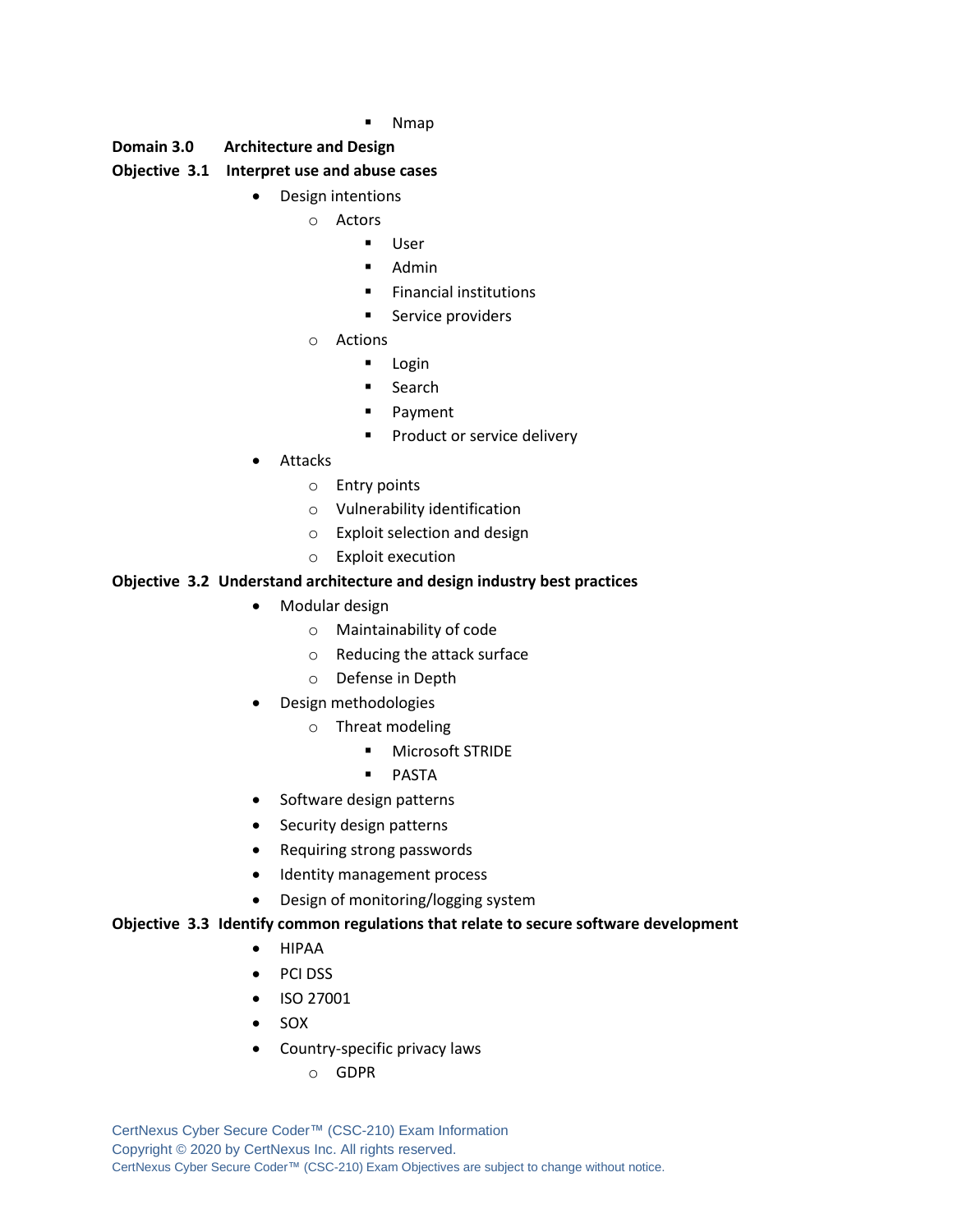## **Objective 3.4 Explain the importance of organizational requirements to the development of secure software applications**

- Internal organizational processes
- Internal organizational policies
	- o Password policy
		- Complexity
		- Frequency of change
	- o Authentication policy
		- Password
		- Multi-factor
		- Tokens
		- Biometrics
	- o Secure storage of assets
		- Source code
		- Documentation
		- Data
	- o Disposal of development assets

#### **Domain 4.0 Risk assessment and management**

#### **Objective 4.1 Classify common threats and vulnerabilities in terms of their impact on applications**

- OWASP Top 10
- CWE/SANS Top 25
- Attack vectors
- **Assets** 
	- o Personal data
	- o Financial data
	- o Service availability
	- o Reputation/brand value
	- o Trust
- Risks
	- o Data
		- Leaks
		- Loss
		- Corruption
	- o Service disruption
		- Slow down
			- Shut down
		- **■** Reliability
	- o Repudiated transactions
- Threat types
	- o Foreign governments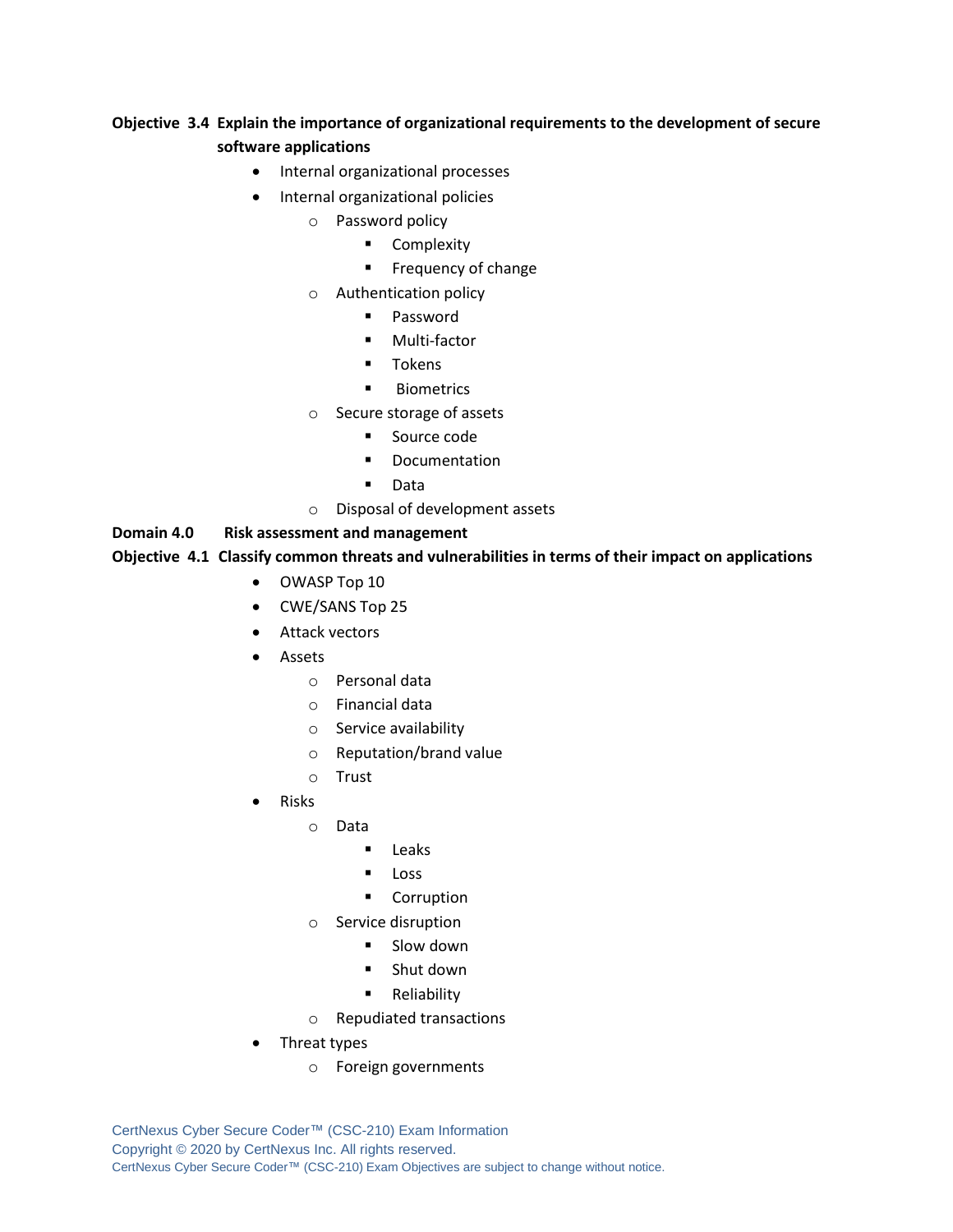- o Disgruntled employee
- o Cyber terrorists
- o Cyber theft
- o Hacktivists
- o Script kiddies
- **Countermeasures** 
	- o Input validation
	- o Encryption application
	- o Access control
	- o Secure session management
	- o Controlling information disclosure
		- Metadata
		- Architectural details
		- OS details
		- Exception details
- Impacts
	- o Financial
	- o Reputation
	- o Punitive
	- o Reparations
- **Probability** 
	- o Cost-benefit
		- Difficulty vs. payoff
	- o Attack attractiveness
		- Monetary value
		- Providing additional privileges
		- Revealing user information
		- Altering authentication and authorization
		- Avoid security mechanism
	- o Likelihood of occurrence

#### **Objective 4.2 Compare and contrast common risk assessment and management best practices**

- Quantitative risk assessment
	- $\circ$  Expected loss = impact x probability
	- Qualitative risk assessment
		- o MS DREAD
- Policy adjustments/updates
- Architectural review

#### **Domain 5.0 Application Implementation**

#### **Objective 5.1 Implement input validation**

• Input vulnerabilities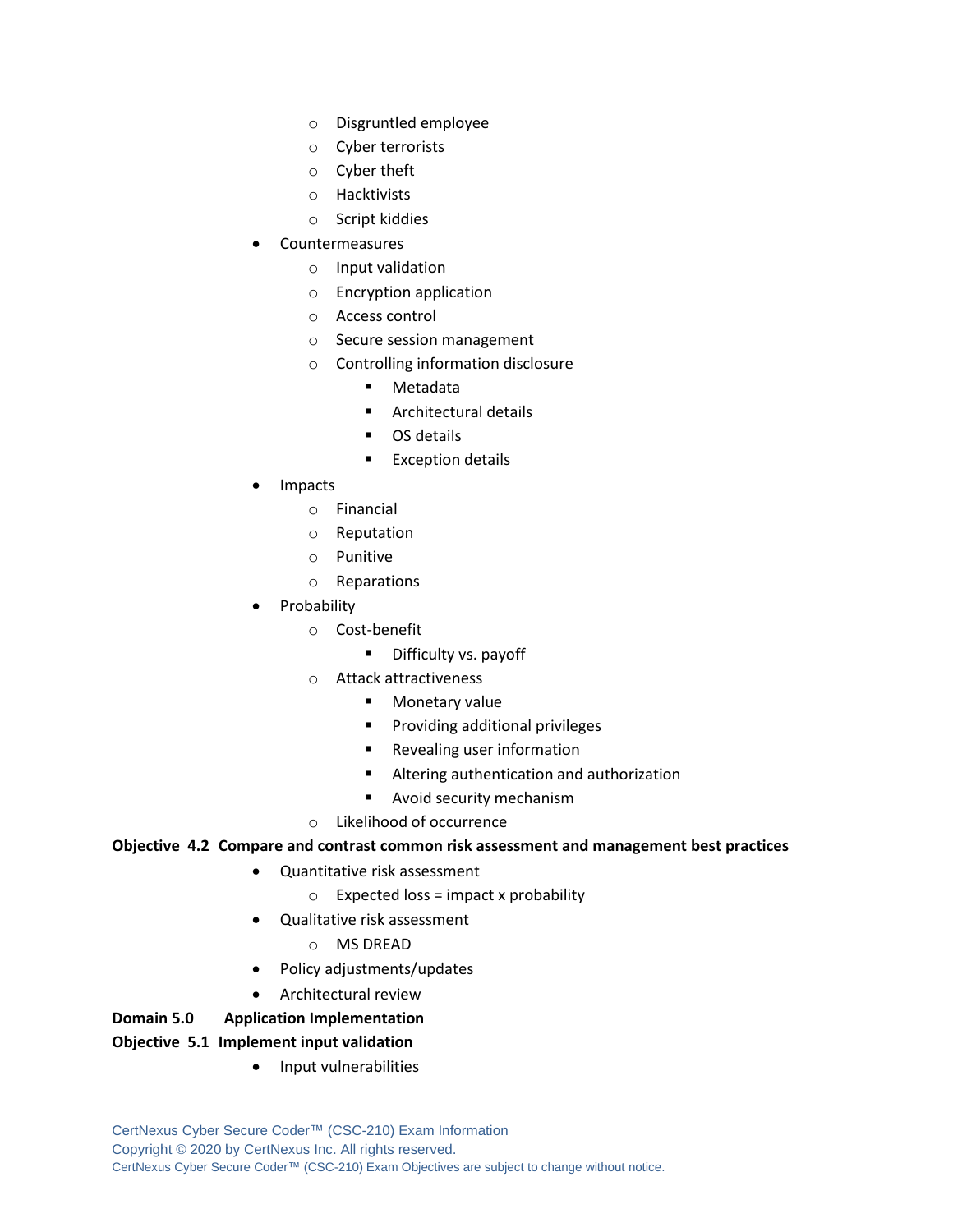- o Input formatting and length
- o Input contains executable code
	- SQL
	- JavaScript
	- XML
	- LDAP
- o Input contains untrusted data
	- XML external entity
	- Serialized data
- o HTTP parameters
- Input validation techniques
	- o Whitelisting/blacklisting
	- o Regular expressions

#### **Objective 5.2 Restrict the output of sensitive data**

- Output vulnerability
	- o Visibility of underlying structure
		- Table names
		- Dumps
			- Stack traces
	- o Sensitive data types
		- Lists
			- Employees
			- Users
			- Customers
		- Credit card numbers
		- Social Security numbers
		- Passwords
- Output security techniques
	- o Output encoding
	- o Sanitization of user-facing error messages

#### **Objective 5.3 Implement cryptography**

- Crypto libraries
- Key management
- Algorithm implementation
- Secure storage of data
	- o Desktop
	- o Mobile
	- o Cloud
	- o Web/server
	- o IoT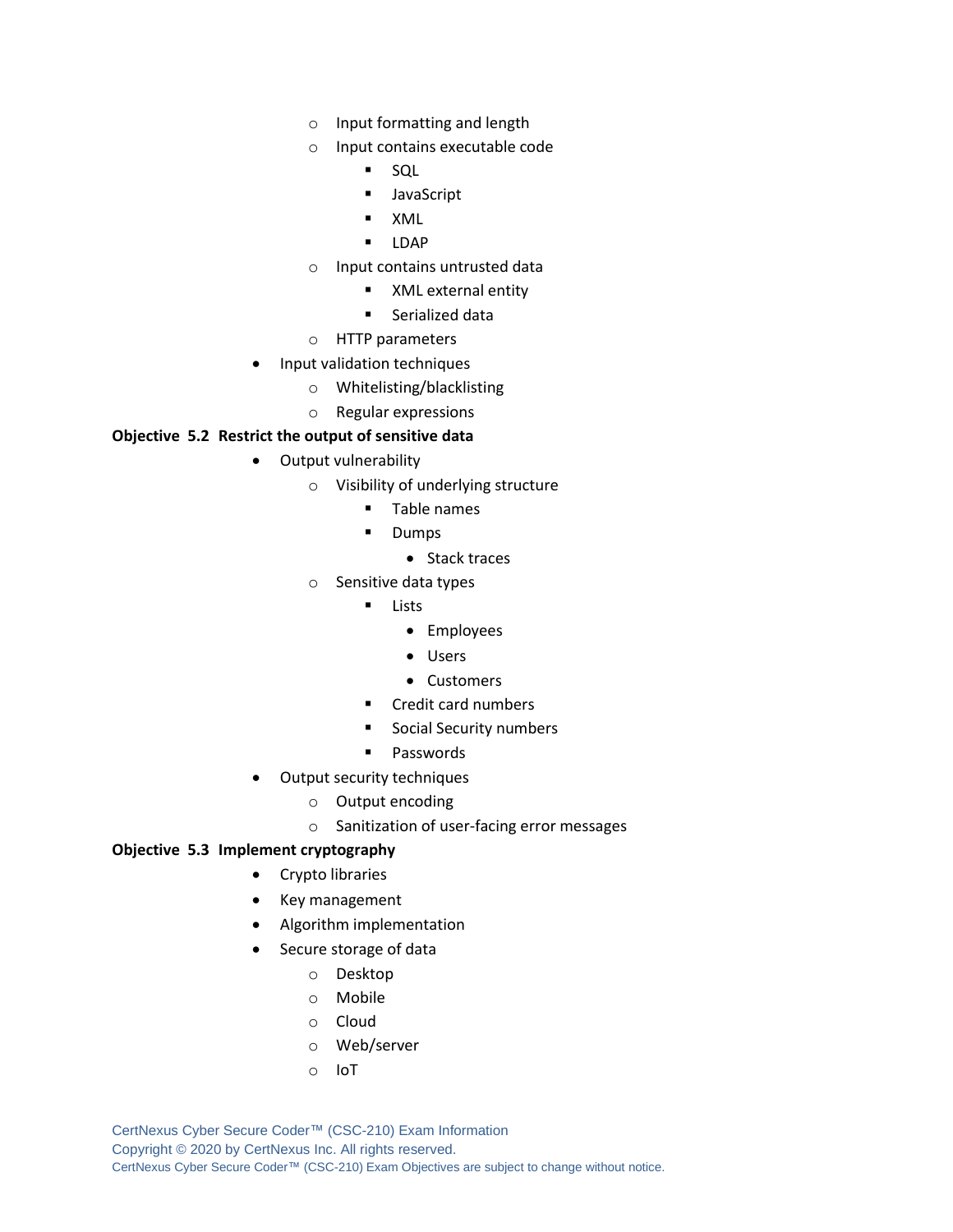#### **Objective 5.4 Implement authentication and access control**

- Password verification
- Roles, permissions, groups
- Implementation of secure session management
- Account lockouts
	- o Excessive password attempts
- Password recovery

#### **Objective 5.5 Implement error handling and logging**

- Error message logging
- Security exception logging
- Log centralization

#### **Objective 5.6 Implement communication security**

- SSL/TLS
- Encrypted tunnels
	- o SSH
	- o IPsec
- Mobile app considerations
	- o Unreliable networks
	- o Slow networks
- IoT app considerations
	- o Secure Device Identifier (DevID)
	- o VPN
- Security of web services

#### **Objective 5.7 Implement application security parameters and configure security settings**

- Parameterizing security properties and settings
	- o No hard-coded values
- Configuration file protection
- Default passwords on third-party applications

#### **Objective 5.8 Implement secure database access**

- Elimination of string concatenation for database queries
	- o Parameterized queries
	- o Stored procedures
- Database connection access control

## **Recertification Requirements**

The *Cyber Secure Coder (CSC)* certification is valid for 3 years from the date that it is initially granted. You must retake the most recent version of the exam before the certification's 3-year period expires in order to maintain a continuously valid certification.